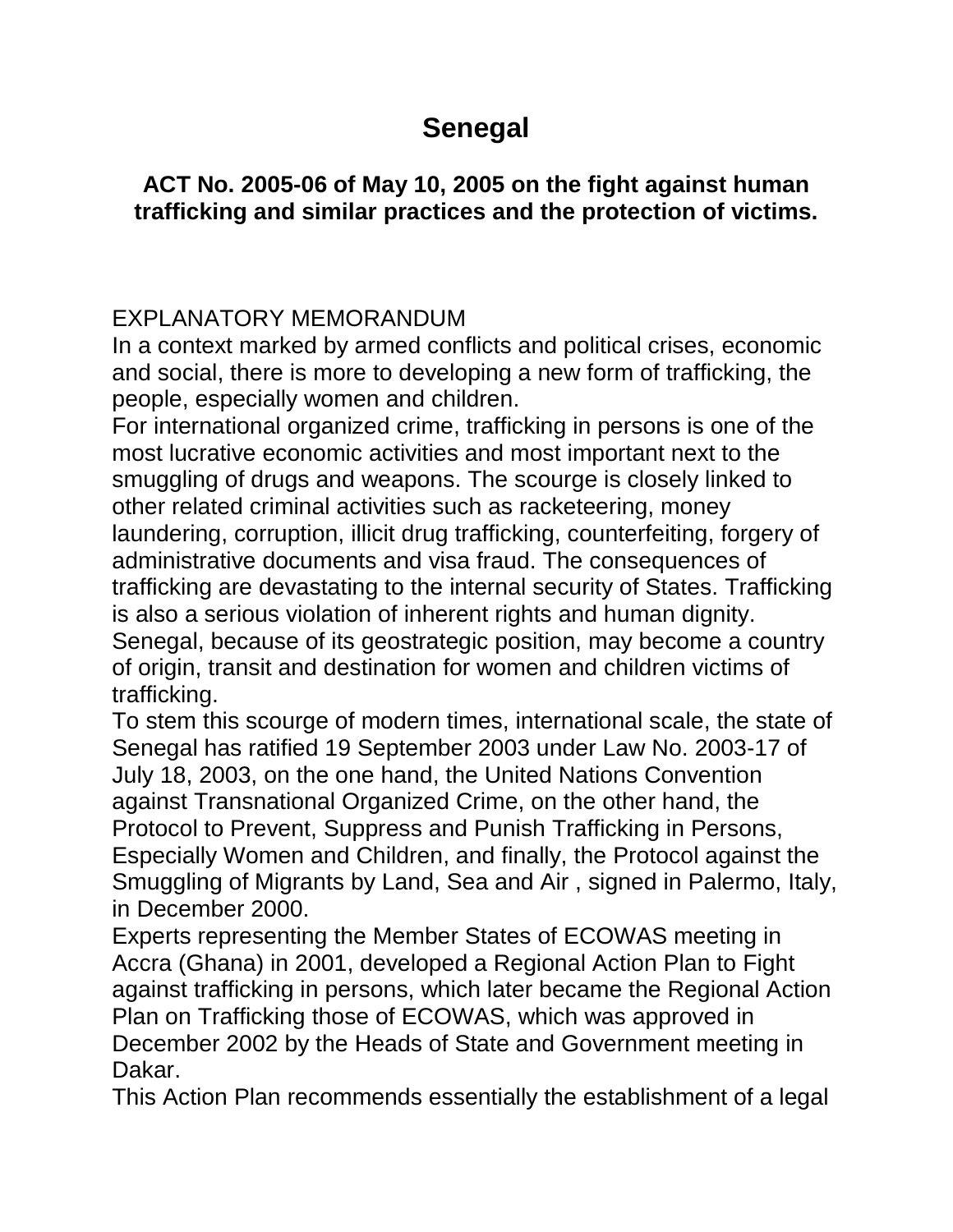framework and developing a national policy against human trafficking. It is now integrated into domestic law the rules laid down by these international legal instruments.

While the Senegalese Penal Code contains a set of provisions that criminalize acts and behavior within the human trafficking.

However, it does not exist in our law enforcement system, a special law that defines the criminalization of trafficking in persons and similar practices and organizing, in a single text, all provisions relating to the suppression of this scourge and the protection of victims, as recommended by the Additional Protocol to the UN Convention cited above.

This law, inspired by the definition of the concept of trafficking in persons by the said Protocol, criminalizes acts of trafficking and related practices focusing on various forms of exploitation of vulnerable people that causes and its transnational and organized, Chapter I, Section I (Articles 1 and 2) and the exploitation of begging others to Section II (Article 3).

The offenses of pimping, pedophilia, sexual assault, unlawful confinement and kidnapping of vulnerable people are punished by our penal code. This Act complements our arsenal of repressive acts by criminalizing the organized illegal migration, trafficking in visas and other travel documents or identification (Sections 5, 6 and 7 of Chapter II). To conduct effective law enforcement against trafficking in persons, Chapter III provides for powers of investigation appropriate (Article 8) and extending the jurisdiction of the Senegalese courts (Article 9 to 11). The rights and guarantees granted to victims of trafficking by international legal instruments ratified by Senegal, are the subject of Chapter IV of the draft law (Article 12 et seq.) Such is the economy of this bill.

The National Assembly adopted in its meeting on Friday, April 29, 2005;

The President of the Republic promulgates the law which reads as follows: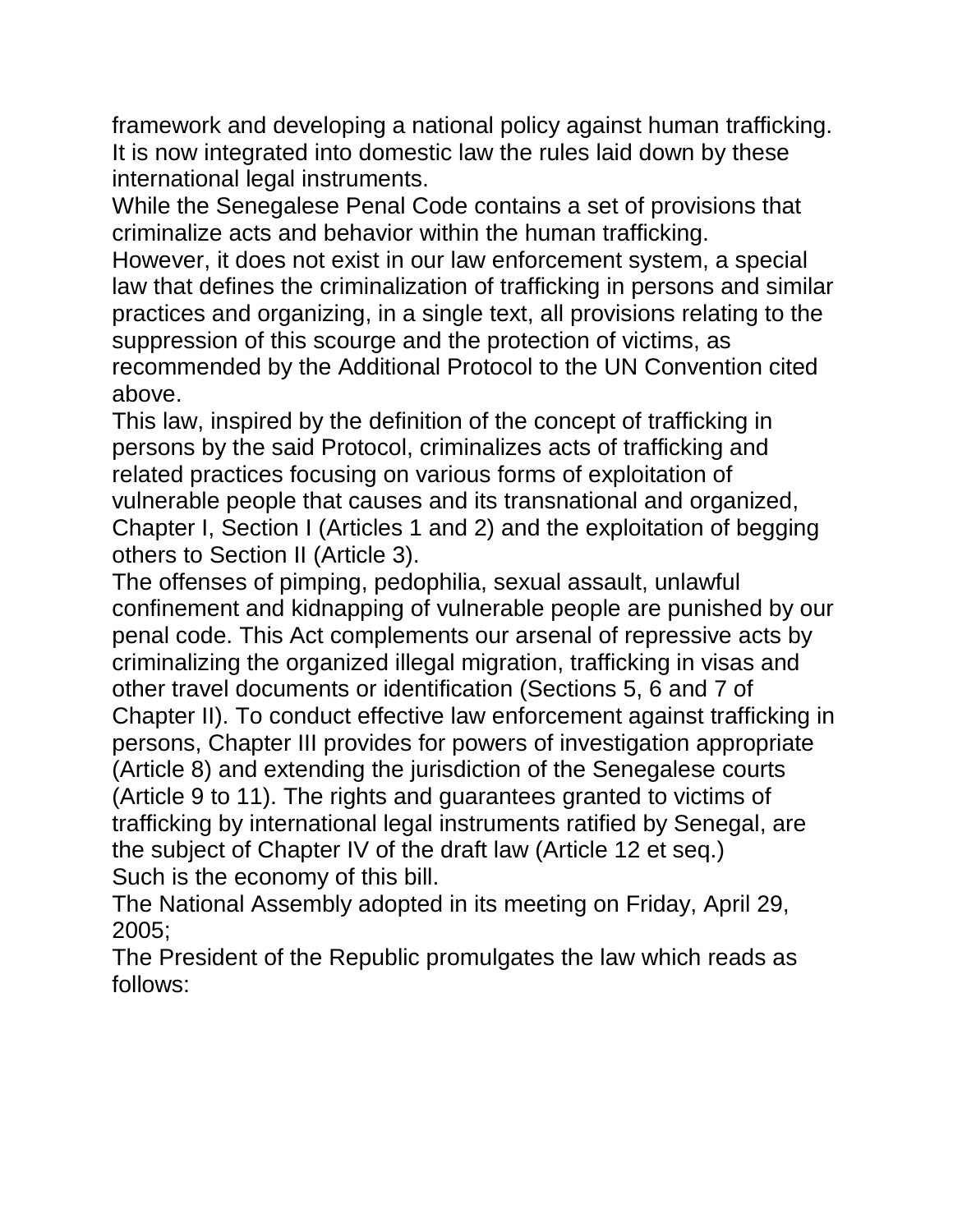Chapter I. - From human trafficking and exploitation of begging others.

Section 1. - Of Human Trafficking

Art. 1. - The recruitment, transportation, transfer, harboring, receipt of persons by threat or use of violence, abduction, fraud, deception, abuse of authority or position of vulnerability or of the giving or acceptance of payment of benefits to achieve the consent of a person having authority over another, for sexual exploitation, forced labor or services, slavery or practices similar to slavery, servitude shall be punished by imprisonment of 5 to 10 years and a fine of 5 to 20 million francs.

The offense is made when the recruitment, transportation, transfer, harboring or receipt for a minor, even if none of the means listed in the preceding paragraph is used.

Criminal detention from 10 to 30 years is incurred when the offense is committed by the use of torture or barbarism or for harvesting human organs or she exposes the victim to an immediate risk of death or injuries likely to cause permanent disability.

Art. 2. - The maximum penalty under paragraph 1 of Article I is always pronounced when the offense was committed either:

• in meeting;

• in respect of a minor or a person particularly vulnerable because of her pregnancy, her advanced age or health status have led to a physical or mental disability;

• with use of means of mass dissemination;

• by a relative or a person having authority over the victim.

Section 2. - From exploitation of begging others

Art. 3. - Whoever organizes begging others to benefit from hiring, entices or leads away a person in order to engage in begging or exert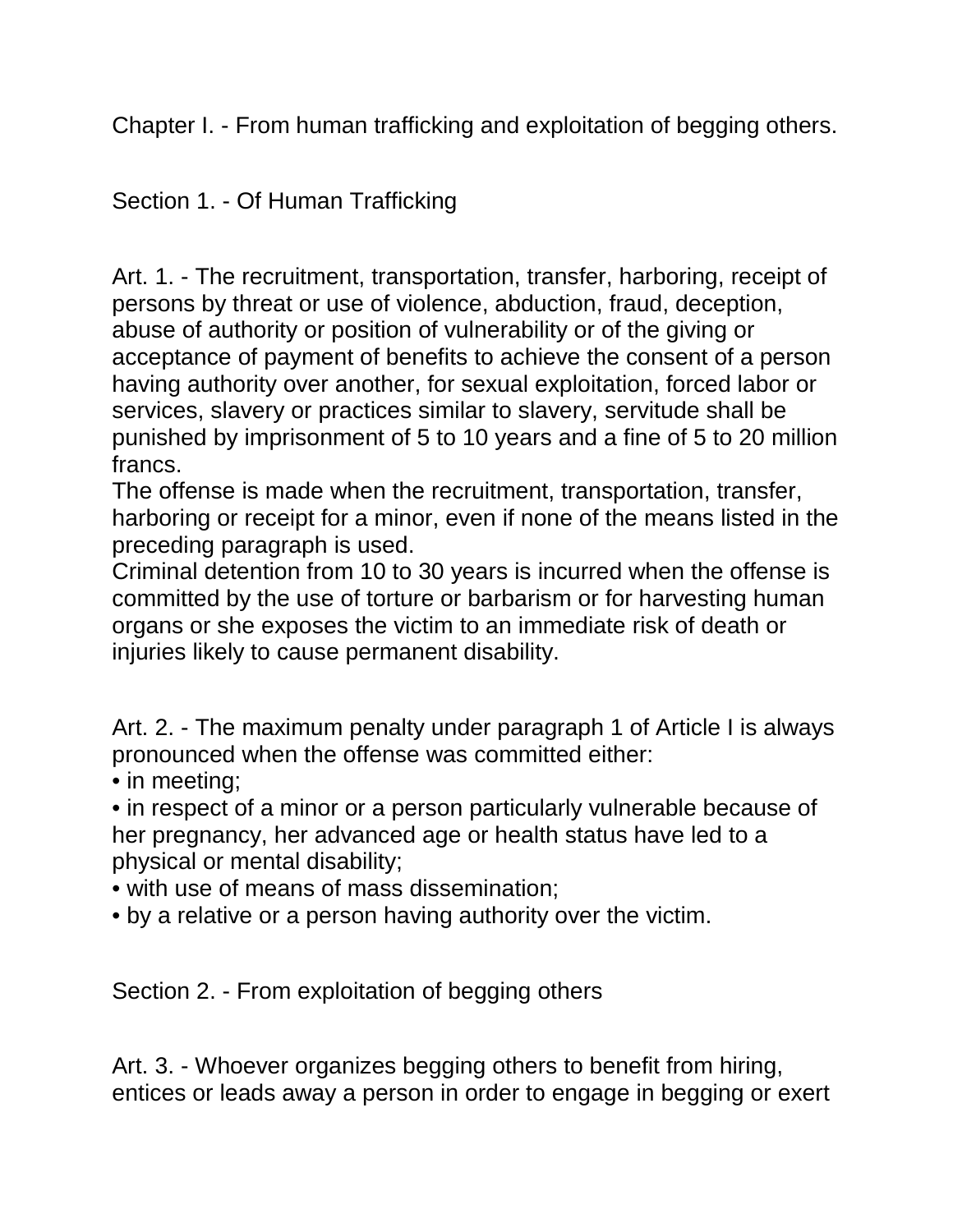pressure on her to beg or continues to do so is punished imprisonment for 2 to 5 years and a fine of 500,000 francs to 2,000,000 francs. It will not stay the execution of the sentence when the crime is committed against a minor, a person particularly vulnerable due to age or health status that resulted in physical or psychic , several people, use or employment of coercion, violence or fraudulent actions on the person who is engaged in begging.

Chapter II. - From Smuggling

Art. 4. - Is punishable by 5 to 10 years imprisonment and a fine of 1 000 000 to 5 million illegal migration, organized by land, sea or air, that serves the national territory of area of origin, transit or destination.

Art. 5. - Is subject to the same penalties provided in the preceding Article fraud or forgery counterfeit visas, travel documents or records or other documents certifying the status of resident or national of Senegal or any foreign country or giving the benefit of refugee, stateless, displaced persons or victims of human trafficking.

Art. 6. - For the offenses specified in Article 3, paragraph 1, 4, 5 of this Act, the stay of execution of sentence may be granted when the offense was committed by a person called to participate in its function , the issuance of travel documents and identification certificates other institution or law enforcement or border control.

Art. 7. - The attempt of the crimes specified in this Act shall be punished as the crime. The conviction or sentence conviction confiscation orders:

- means to commit the offense;
- products of the offense;
- destruction of securities, travel documents and identification documents that facilitated the commission of the offense;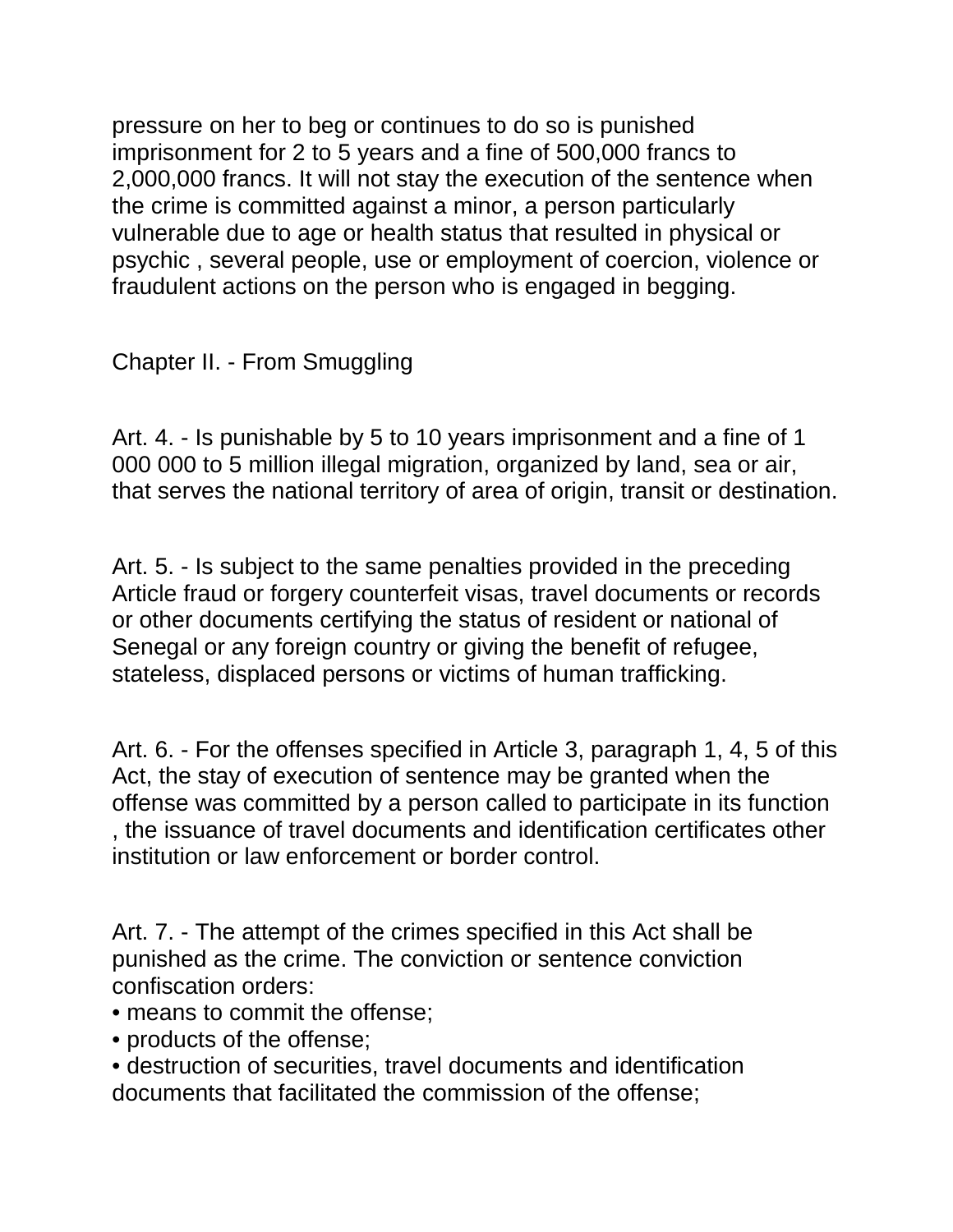• The final withdrawal of license, accreditation or other official authorization to any person or government entity regardless of its legal form whose activity has encouraged the commission of the offense.

Chapter III. - Procedure

Art. 8. - The search and detection of crime under this Law shall be governed by the Code of Criminal Procedure subject to the following provisions.

Visits, searches and seizures can be made day and night, indoor supposed shelter for victims or place of preparation for the commission of crimes covered by this Act.

The acts mentioned in the preceding paragraph may not, on pain of nullity of the whole procedure, have a purpose other than research and detection of crime covered by this law.

Audio recordings, video or any electronic means of conservation can be admissible as evidence.

Art. 9. - Anyone who was in the territory of the Republic, been complicit in the crimes covered by this law committed abroad can be prosecuted and tried by the Senegalese courts even if the act is not punishable by law foreign.

Art. 10. - Any alien who, outside the territory of the Republic, was guilty either as author or as an accomplice to a crime or offense under this Act committed in whole or in part in Senegal may be prosecuted and judged provisions of applicable laws or Senegalese in Senegal in Senegal if he is arrested or if the Government obtains his extradition.

Art. 11. - Any alien who, outside the territory of the Republic, was guilty either as author or as an accomplice of crimes covered by this Act may be prosecuted under the provisions of the laws of Senegal, where the victim of these offenses is a Senegalese national.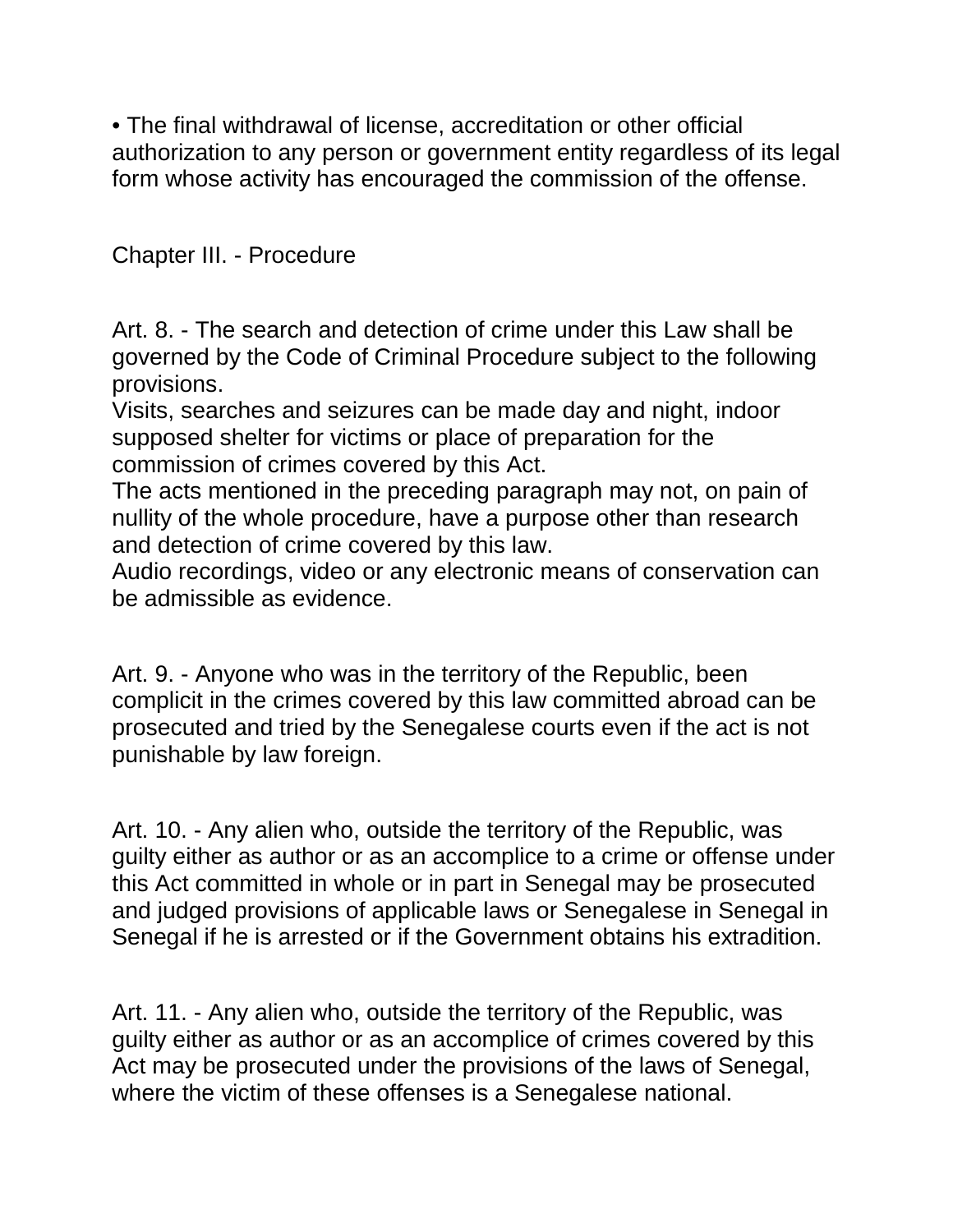Chapter IV. - Protection of victims and witnesses

Art. 12. - Notwithstanding anything to the contrary, victims of crimes under this Act may be subject to prosecution and conviction. The provisions of the preceding paragraph shall not apply to the adult who knowingly contributes to the achievement of the offense.

Art. 13. - People who report to the competent authority the criminal acts covered by this Act, before consummation of the offense, are eligible for freeing them.

Art. 14. - To protect the identity and privacy of victims and witnesses, the trial courts can order the camera. The trial court may relieve the victims or witnesses of an appearance at the hearing.

Art. 15. - After moving to action for public, offenses covered by this Act, no victim can be a removal of the country until the intervention of a final on public action and civil action.

Victims of crimes covered by this Act may apply for keeping them in the country temporarily or permanently, with the resident or a refugee in accordance with applicable laws.

Art. 16. - Victims of crimes covered by this Act if the person has a particular vulnerability or are minor courts are assisted instruction and trial counsel of their choice or established automatically.

Art. 17. - To exercise the civil action, the Crown may seek legal guardianship or legal guardianship of minor victims had no known legal representative or having no guarantees for the protection of the rights and well-being the child.

Guardian or designated administrator is responsible for defending the interests of the victim in a good family man. Associations or public